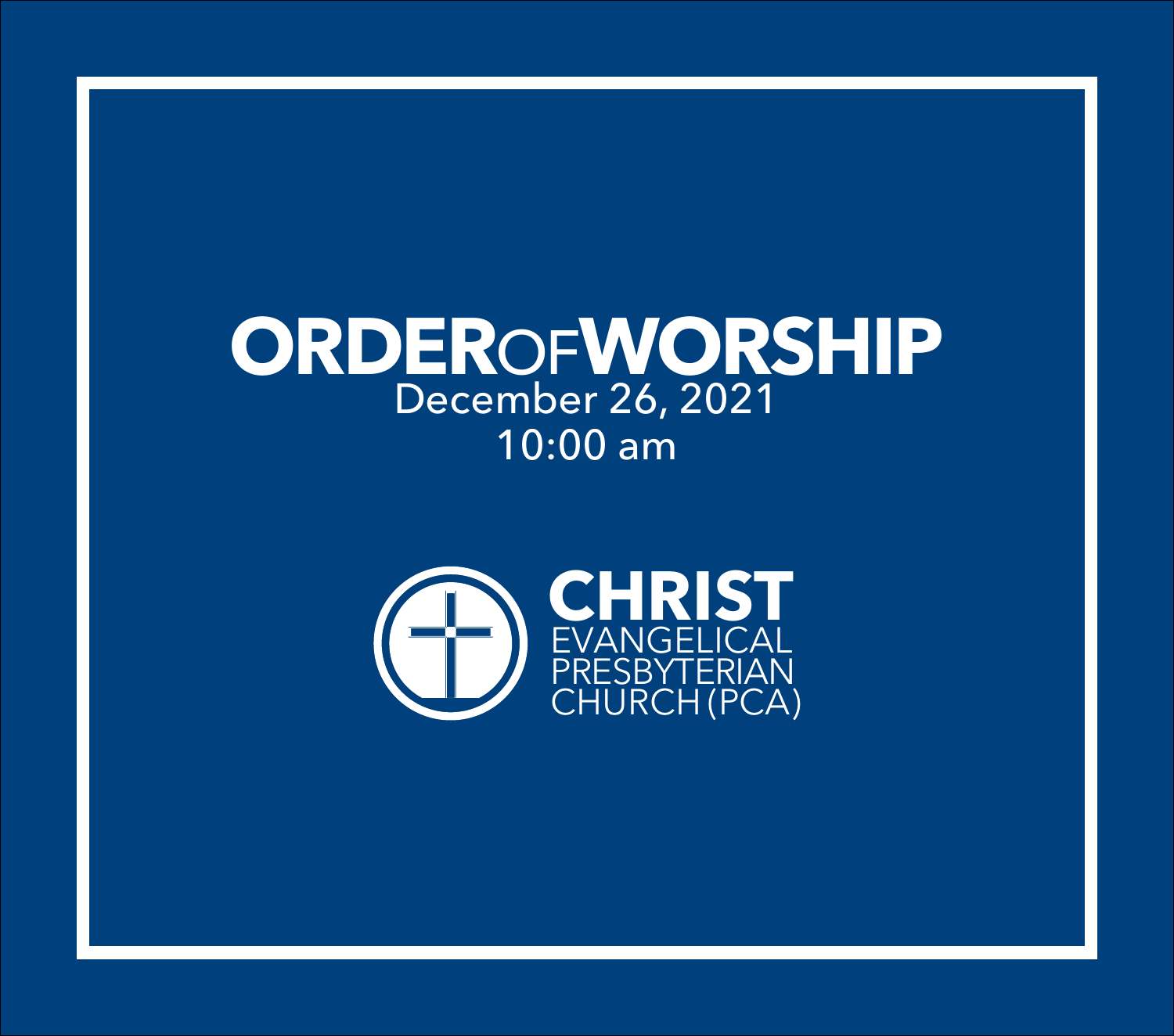# **ORDER OF WORSHIP** December 26, 2021

# **Prelude**

# **Welcome**

To all who are weary and need rest; To all who mourn and long for comfort; To all who feel worthless and wonder if God cares; To all who fail and desire strength; To all who sin and need a Savior; To all who hunger and thirst for righteousness; And to whoever will come–

This Church opens wide her doors and offers her welcome in the name of the Lord Jesus Christ.

# **Call To Worship Call To Worship Call To Worship**

Minister: And suddenly there was with the angel a multitude of the heavenly host praising God and saying,

"Glory to God in the highest,

and on earth peace among those with whom he is pleased!"

Let us join our voices in praising God together!

# **Hymn Of Praise**

# **Joy To The World**

Joy to the world the Lord is come Let earth receive her King Let every heart prepare him room And heaven and nature sing And heaven and nature sing And heaven and heaven and nature sing

Joy to the world the Savior reigns Let men their songs employ While fields and floods Rocks hills and plains Repeat the sounding joy Repeat the sounding joy Repeat repeat the sounding joy

No more let sin and sorrow grow Nor thorns infest the ground He comes to make his blessings flow Far as the curse is found Far as the curse is found Far as far as the curse is found

He rules the world with truth and grace And makes the nations prove The glories of his righteousness And wonders of his love And wonders of his love And wonders wonders of his love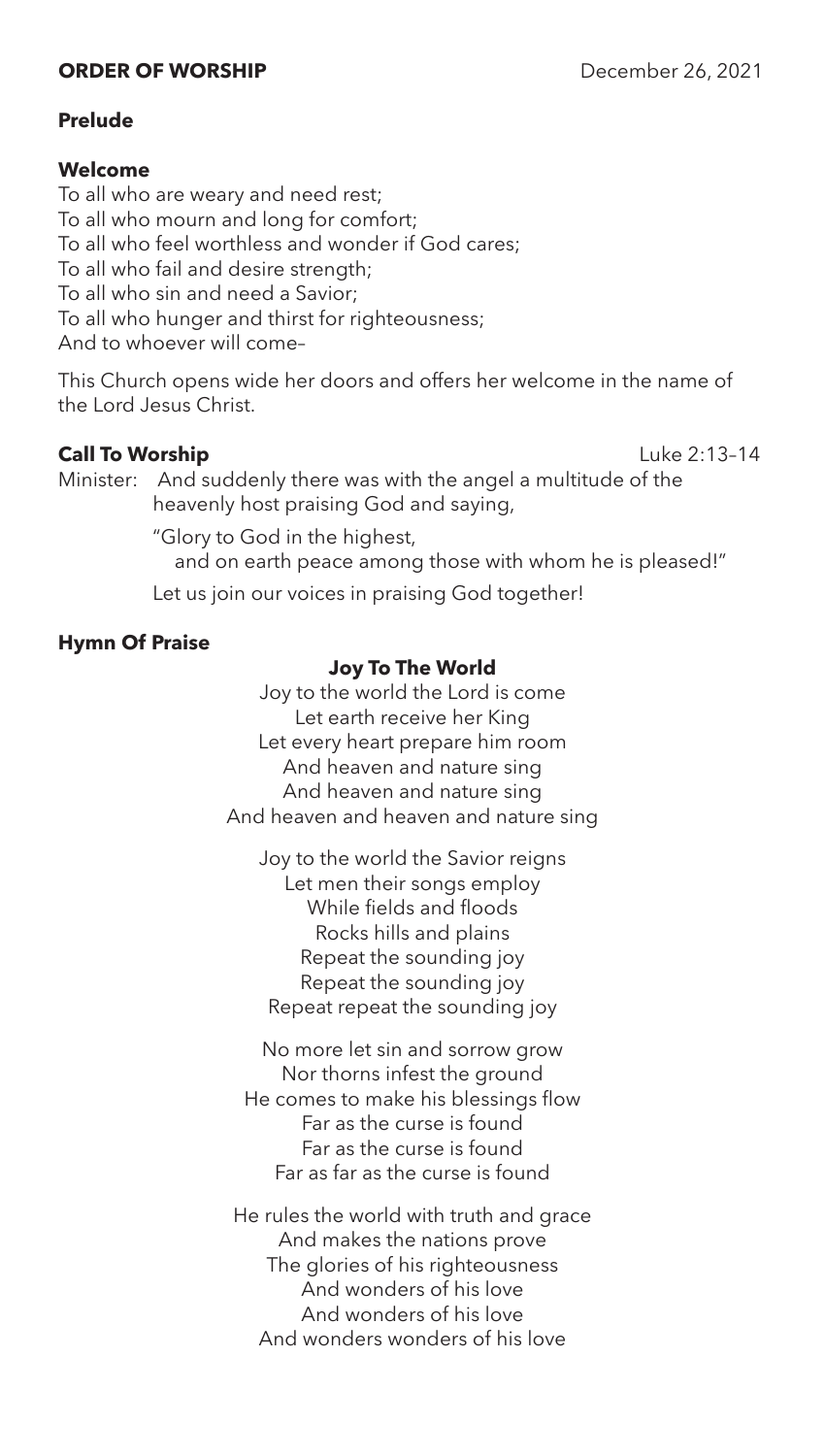# **Invocation**

# **The Lord's Prayer**

Our Father, who art in heaven, hallowed be thy name. Thy kingdom come, thy will be done, on earth as it is in heaven. Give us this day our daily bread, and forgive us our debts, as we forgive our debtors. And lead us not into temptation, but deliver us from evil. For thine is the kingdom, and the power, and the glory forever. Amen.

### **Gloria Patri**

Glory be to the Father And to the Son and to the Holy Ghost As it was in the beginning Is now and ever shall be World without end Amen Amen

**Affirmation Of Faith** The Heidelberg Catechism Q/A #29, 31 Minister: Why is the Son of God called "Jesus," meaning "savior"?

- **People: Because he saves us from our sins. Salvation cannot be found in anyone else; it is futile to look for any salvation elsewhere.**
- Minister: Why is he called "Christ," meaning "anointed"?

**People: Because he has been ordained by God the Father and has been anointed with the Holy Spirit to be our chief prophet and teacher who perfectly reveals to us the secret counsel and will of God for our deliverance, our only high priest who has set us free by the one sacrifice of his body, and who continually pleads our cause with the Father; and our eternal king who governs us by his Word and Spirit, and who guards us and keeps us in the freedom he has won for us.**

### **Hark! The Herald Angels Sing**

Hark the herald angels sing Glory to the newborn King Peace on earth and mercy mild God and sinners reconciled Joyful all ye nations rise Join the triumph of the skies With angelic hosts proclaim Christ is born in Bethlehem Hark the herald angels sing Glory to the newborn King

Christ by highest heav'n adored Christ the everlasting Lord Late in time behold him come Offspring of the Virgin's womb Veiled in flesh the Godhead see Hail the incarnate Deity Pleased as man with men to dwell Jesus our Emmanuel Hark the herald angels sing Glory to the newborn King

*continued*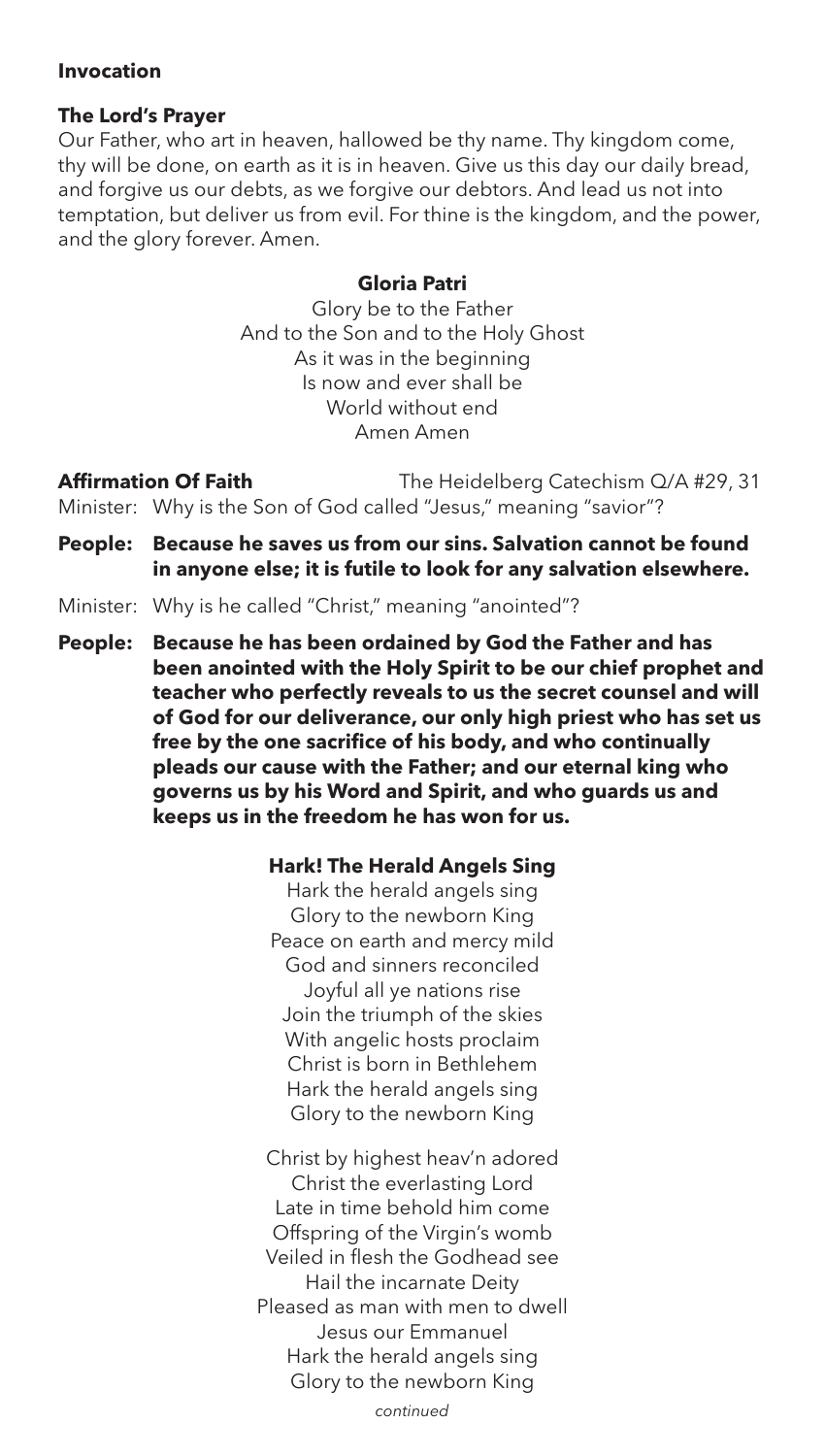Hail the heav'n born Prince of Peace Hail the Sun of Righteousness Light and life to all he brings Ris'n with healing in his wings Mild he lays his glory by Born that men no more may die Born to raise the sons of earth Born to give them second birth Hark the herald angels sing Glory to the newborn King

# **Call To Confession** 1 John 1:8–9

Minister: If we say we have no sin, we deceive ourselves, and the truth is not in us. If we confess our sins, he is faithful and just to forgive us our sins and to cleanse us from all unrighteousness.

**Public Confession** Adapted from the Book of Common Worship, 1946 Minister: Let us confess our sins together.

**All: Almighty and most merciful Father; we have erred and strayed from your ways like lost sheep. We have followed too much the pattern of this world and the desires of our hearts. We have broken your holy laws. We have left undone those things that we ought to have done, and we have done those things that we ought not to have done. There is no health in us. O Lord, have mercy upon us, miserable offenders. Restore to us the joy of your salvation; bind up that which is broken, give light to our minds, strength to our wills and rest to our souls, through Jesus Christ our Lord. Amen.**

# **Silent Confession**

**Assurance Of Pardon And Comfort** 2 Corinthians 5:17 Minister: Therefore, if anyone is in Christ, he is a new creation. The old has passed away; behold, the new has come.

> Hear and receive the good news of the gospel: in Jesus Christ, we are forgiven.

### **People: Thanks be to God!**

### **Angels We Have Heard On High**

Angels we have heard on high Sweetly singing o'er the plains And the mountains in reply Echo back their joyous strains

> *Chorus Gloria in excelsis Deo Gloria in excelsis Deo*

Shepherds why this jubilee Why your joyous strains prolong Say what may the tidings be Which inspire your heavenly song

> *Chorus continued*